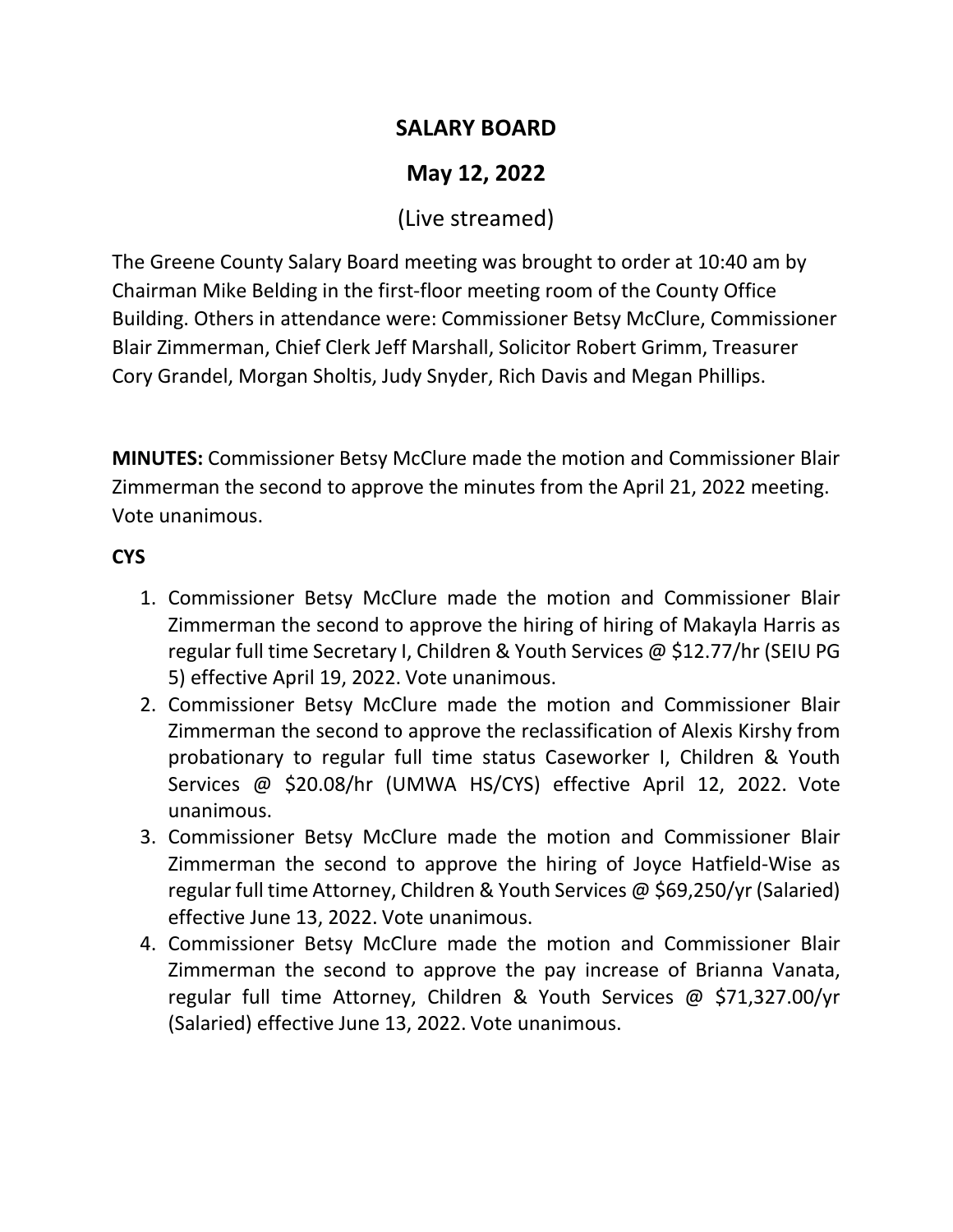#### **CONTROLLERS**

1. Commissioner Betsy McClure made the motion and Commissioner Blair Zimmerman the second to approve the retirement of Vicki Rankin, regular full time Auditor, Controller's Office effective May 31, 2022. Pay all applicable leave balances including sick time @ \$50/day and a \$6,000 severance. Vote unanimous.

#### **DISTRICT ATTORNEY**

1. Commissioner Betsy McClure made the motion and Commissioner Blair Zimmerman the second to approve the hiring of Nicole LaPresta as regular full time Assistant DA, District Attorney's Office @ \$50,000/yr (MG PG 11 Exempt) effective May 9, 2022. Vote unanimous.

#### **DOMESTIC RELATIONS**

1. Commissioner Betsy McClure made the motion and Commissioner Blair Zimmerman the second to approve the transfer of Michelle Pulkownik to regular full time Conference Officer, Domestic Relations @ \$34,787.20/yr (UMWA Courts) effective April 25, 2022. Vote unanimous.

#### **GIS**

1. Commissioner Betsy McClure made the motion and Commissioner Blair Zimmerman the second to approve the hiring of Gabrielle Neubert as regular full time GIS Coordinator, GIS Department @ \$17.75/hr (MG PG 5) effective May 31, 2022. Vote unanimous.

#### **HUMAN SERVICES**

1. Commissioner Betsy McClure made the motion and Commissioner Blair Zimmerman the second to approve the reclassification of Brandy Schooley to regular full time Social Service Aide II, Human Services @ \$14.99/hr (SEIU PG 8) effective January 1, 2022. Vote unanimous.

#### **JAIL**

1. Commissioner Betsy McClure made the motion and Commissioner Blair Zimmerman the second to approve the resignation of Noah Osborne, casual Corrections Officer, Jail effective April 27, 2022. Vote unanimous.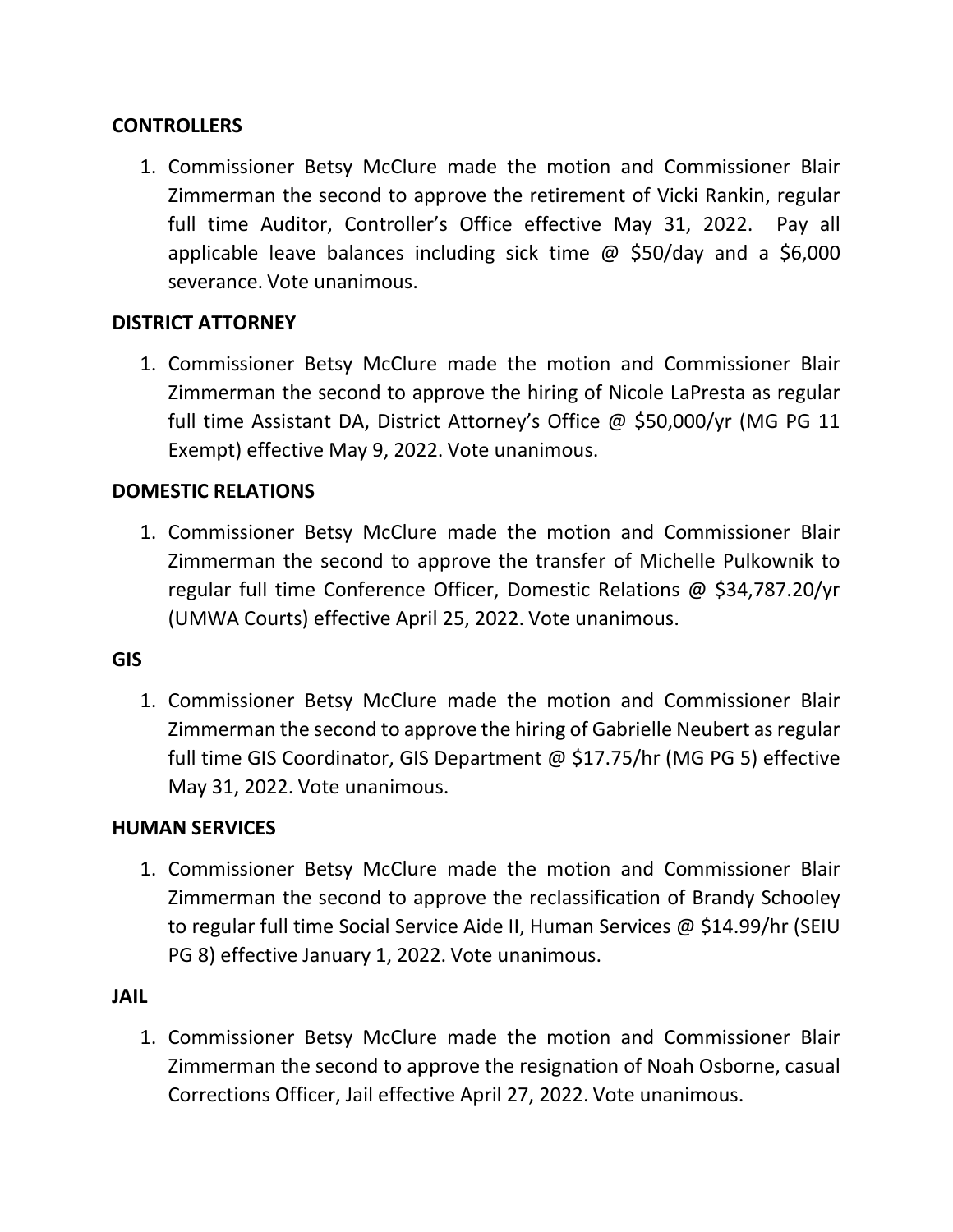- 2. Commissioner Betsy McClure made the motion and Commissioner Blair Zimmerman the second to approve the resignation of Levi Fox, regular full time Corrections Officer, Jail effective April 14, 2022. Vote unanimous.
- 3. Commissioner Betsy McClure made the motion and Commissioner Blair Zimmerman the second to approve the promotion of Kyle Hinerman to regular full time Corrections Officer I, Jail @ \$15.77/hour (SEIU Jail) effective May 1, 2022. Vote unanimous.

#### **MAINTENANCE**

- 1. Commissioner Betsy McClure made the motion and Commissioner Blair Zimmerman the second to approve the resignation of Robert Tedrow, regular full time Maintenance Worker I, Maintenance effective April 29, 2022. Vote unanimous.
- 2. Commissioner Betsy McClure made the motion and Commissioner Blair Zimmerman the second to approve the resignation of Travis Elliot, regular full time Maintenance Worker II, Maintenance effective May 13, 2022. Vote unanimous.
- 3. Commissioner Betsy McClure made the motion and Commissioner Blair Zimmerman the second to approve the hiring of Tracy Stiles as regular full time Custodial Worker I, Maintenance @ \$11.92/hour (SEIU PG 2) effective May 9, 2022. Vote unanimous.
- 4. Commissioner Betsy McClure made the motion and Commissioner Blair Zimmerman the second to approve the hiring of Vickie Moore as regular full time Custodial Worker I, Maintenance @ \$11.92/hour (SEIU PG 2) effective May 10, 2022. Vote unanimous.

#### **PARKS AND REC**

- 1. Commissioner Betsy McClure made the motion and Commissioner Blair Zimmerman the second to approve the hiring of Leslie Namet as seasonal Skate Guard, Parks & Recreation @ \$9.00/hr effective April 29, 2022. Vote unanimous.
- 2. Commissioner Betsy McClure made the motion and Commissioner Blair Zimmerman the second to approve the hiring of Katie Risciutti as seasonal Intern, Parks & Recreation @ \$10.00/hr effective May 2, 2022. Vote unanimous.